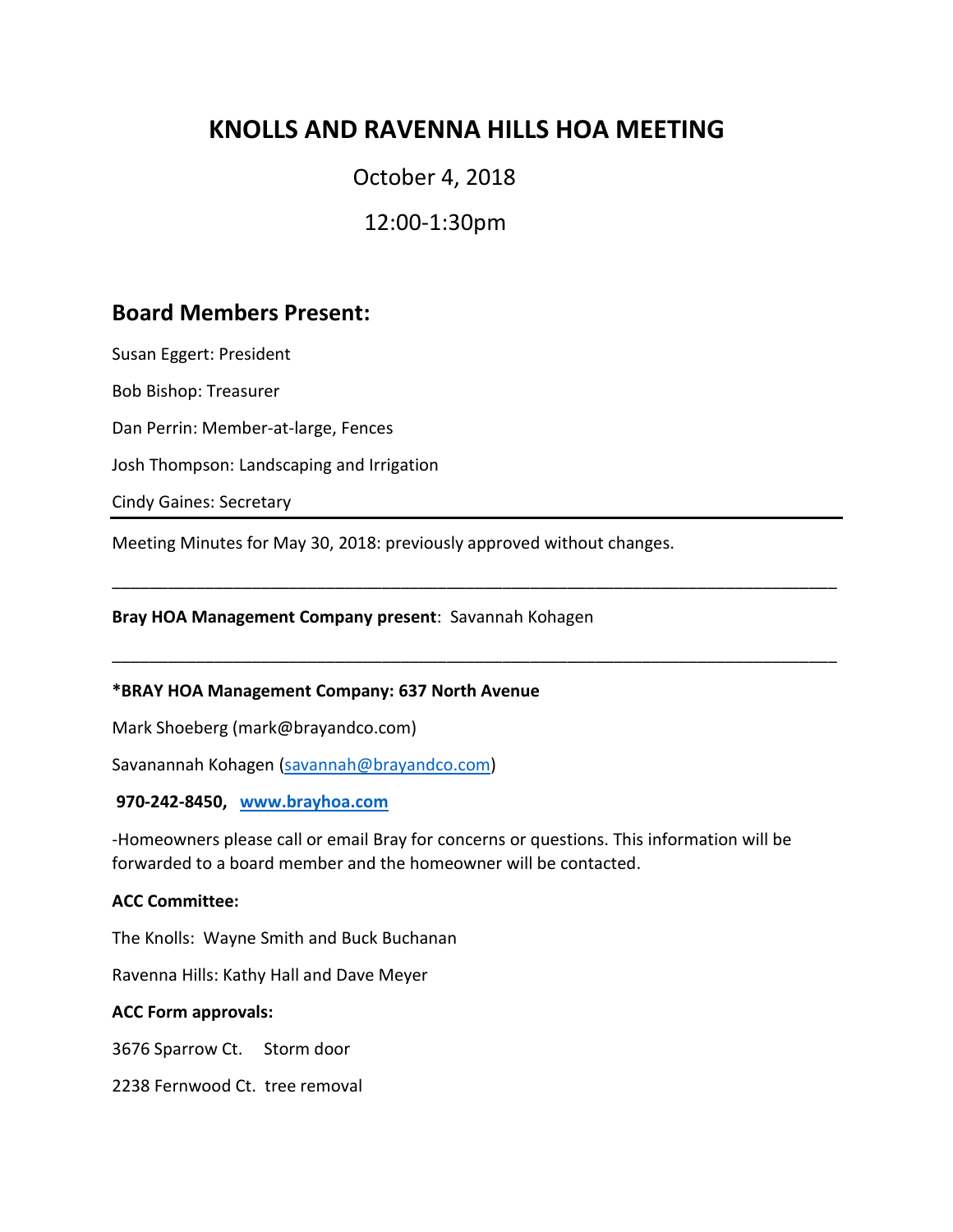3686 Sparrow Ct. tree removal 2250 Cortina Ct. tree removal 2250 Fernwood Ct. tree removal 3445 Woodgate Dr. tree replacement 2170 Piazza Way Solar Panel

2254 Sparrow Ct. tree removal

-Please remember to submit a completed ACC form(s), for all outside changes to your home before your project begins. Forms are available on the Bray Website. Submit completed form to Bray or an ACC member.

## **Landscaping and Irrigation:**

-Four Companies were interviewed for Landscaping, Irrigation and snow removal for the Knolls/Ravenna Hills for 2019.

- 1. Bookcliff Gardens
- 2. A-Maes-ing
- 3. WD Yards
- 4. Thompson's Landscaping Maintenance

\*\*Bookcliff Gardens Landscaping proposal approved by the HOA Board, to continue Landscaping/Irrigation/Snow Removal for 2019.

## **Cement Lawn Edging**

Cortina Court homeowners in process of getting bids for cement edging, to be done spring 2019; this will be a homeowner expense. 3 companies will be contacted to give quotes.

**-Tree Spraying**: Josh will call T4 Trees to obtain their cost proposal for treatment of trees in the Common Areas, for fall 2018. Treasurer Bob Bishop will evaluate cost of amounts over 2018 Budget.

#### **Compliance Issues:**

-Two Homeowners contacted for yard maintenance concerns by Bray HOA Management.

Board member will check in with the homeowner.

# **Financial Report:**

Current 2018 Budget discussed:

Irrigation Pumps purchased summer 2018: cost \$13,439 which was not budgeted for 2018. This cost was paid from operating accounts of both The Knolls and Ravenna Hills.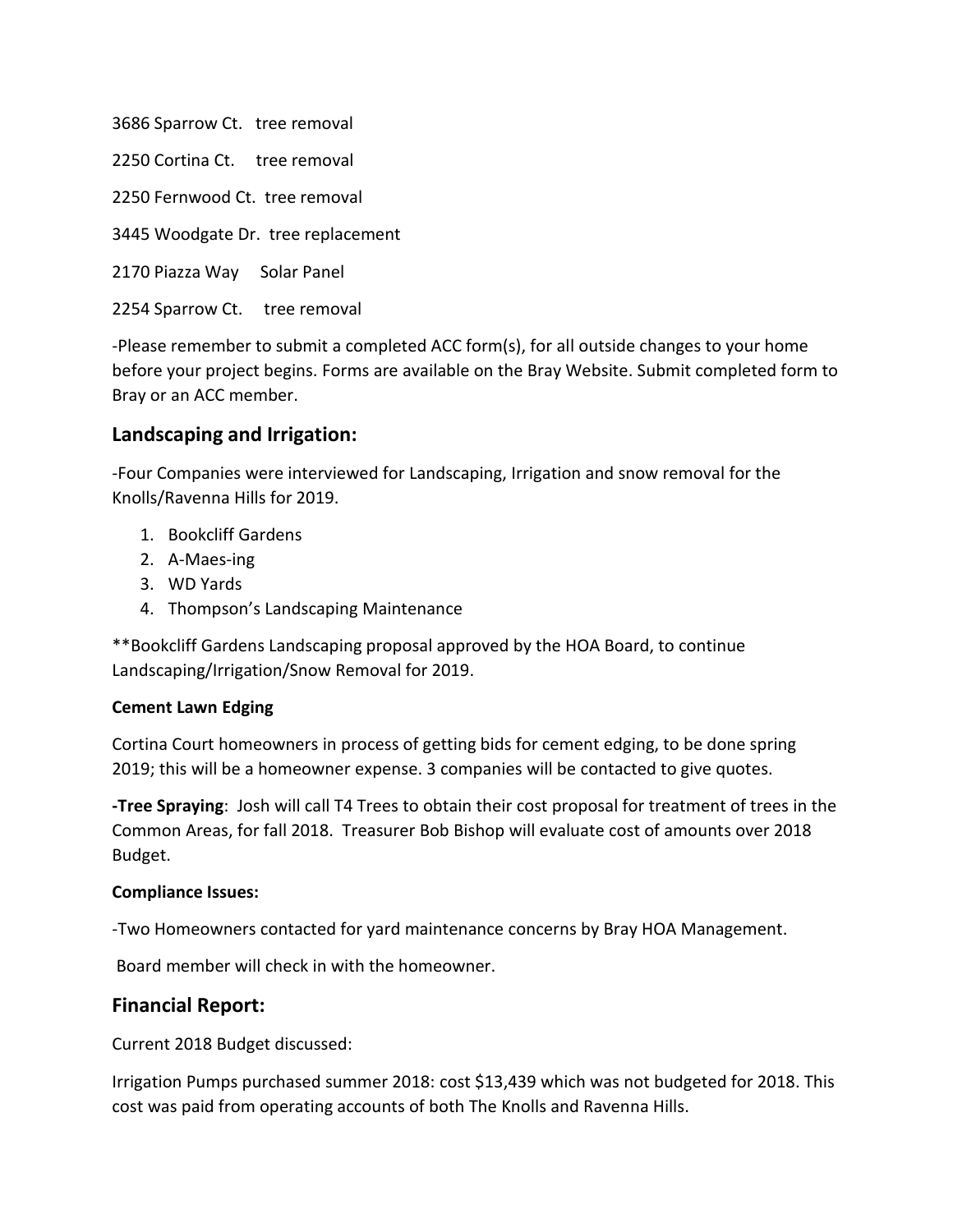Revenue that the Knolls gets primarily is from 2 sources, \$600 from each homeowner and Ravenna Hills Assessment.

Assessment sheets updated for both The Knolls and Ravenna Hills.

Bob built into the budget 2019: the reimbursement costs of pumps purchased.

What is included in the 2019 Budget:

#### **KNOLLS:**

CCR updates/legal costs \$2500.

Tree spraying budgeted \$2419 – 2018 cost level.

Insurance cost increased - \$65

Landscaping increased - \$684

Electricity contract increase - \$143

Water shares increase \$326.

#### **RAVENNA HILLS:**

CCRs update Phase II/legal cost \$3600

Tree spraying (2018 cost level) \$1920

Master Association Dues to the Knolls \$377

Landscape contract increase \$2034

Budget includes reimbursement to cash accounts for cost of purchased irrigation pumps:

The Knolls \$9686, and Ravenna Hills \$3763

Treasurer Bob bishop contacted all companies for confirmation on cost fee increases for 2019

Bray HOA Management will have no increases for 2019, however this could change if they take on more services in the future. Possible fee increase may occur when Bray takes over Ravenna Hills-Bookcliff Gardens Liaison activities when Bob Bishop relinquishes position in 2019.

Assessment sheets updated for Budget Year 2019.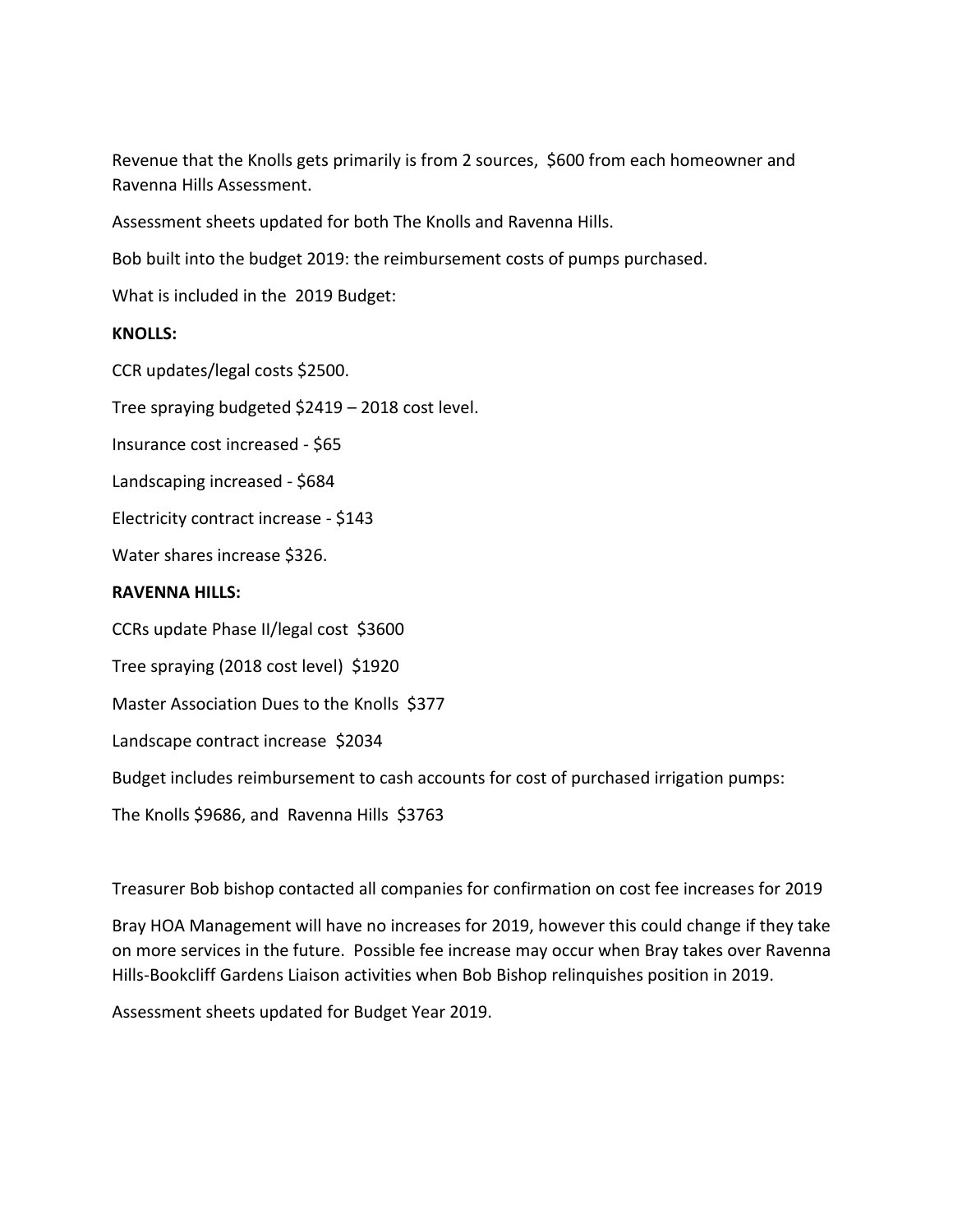Lot sizes were determined in 2005, a study was done and decided the total open space was 5.292 acres, they measured the north at 2.910 acres and the south at 2.382 acres.

**Ravenna Hills**: A formula was done, to determine the acreage for each home. The homeowner dues are based on this formula/acreage. This break down will let homeowners see where their money is going. The Ravenna Hills Assessments sheet will be included in the Fall Annual HOA Letter.

Column for 2018 assessment: can see what is being paid each year, and what is being paid for 2019, and the amount of increase %.

Anything that changes in the budget for Ravenna Hills, the homeowner dues will automatically increase because the expense pertains to the common area and Ravenna Hills homeowners are subject to 28% of the increase as part of the assessment to the Knolls. This is because Ravenna Hills dues are based on what is budgeted.

The Knolls – no fee increase due to surplus.

**Ravenna Hills** – Expanded to show landscape, capital reserves street reserve and common expense costs for each of 41 homeowners.

Annual dues increase for 2019 ranged from:

-North (Fernwood/Sparrow Ct.) 3.79%-3.88%

-South (Cortina Ct) 3.45%-3.56%

Susan: is there anything that can prevent dues from going up—outside of landscaping? Is there anything we can do to offset this year?

Bob: the reason for no offsets is that the budget did not have any major projects budgeted for 2019, and with all other costs going up, there wasn't anything to offset.

Street Reserve Fund: Bob explained that the dues for the street fund – for Fernwood and Sparrow Ct.), was updated to the reserve study guidelines and is accumulated in the street fund capital reserve account.

Treasurer Bob Bishop presented a monthly budget spreadsheet that showed Ravenna Hills losing money in the summer months. The importance of not going over budget impacts the available funds to cover budgeted expenses during that time.

**Fences**: 2018 went over budget by \$371 and 2019 budgeted \$3000. Discussion occurred to consider raising this amount. No change in this amount will occur at this time

**The 2019 Budget Proposal for The Knolls and Ravenna Hills were presented by Treasurer Bob Bishop: Budget approved.**